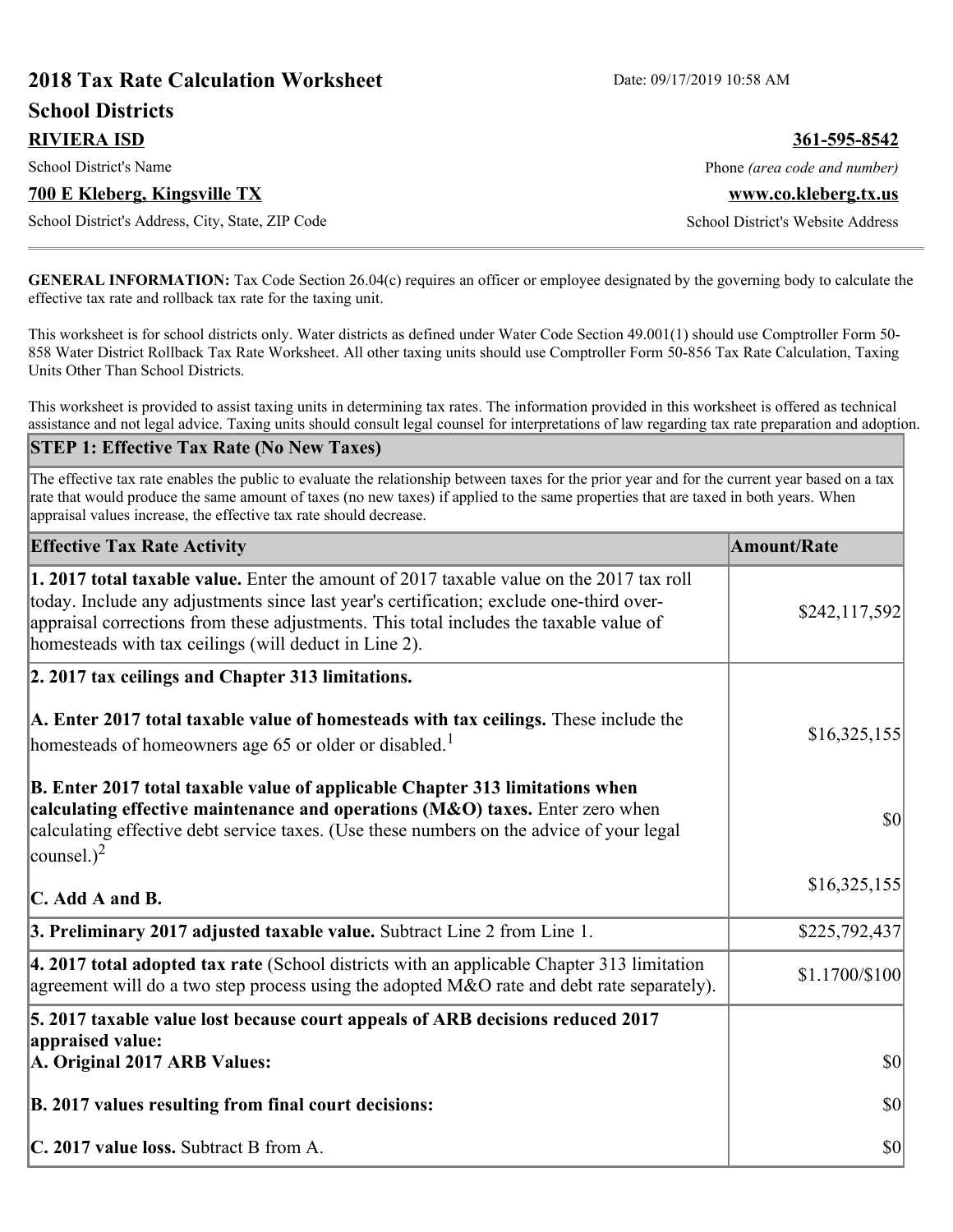| 6. 2017 taxable value, adjusted for court-ordered reductions. Add Line 3 and Line 5C.                                                                                                                                                                                                                                                                                                                                                                        | \$225,792,437 |
|--------------------------------------------------------------------------------------------------------------------------------------------------------------------------------------------------------------------------------------------------------------------------------------------------------------------------------------------------------------------------------------------------------------------------------------------------------------|---------------|
| 7. 2017 taxable value of property in territory the school deannexed after Jan. 1, 2017.<br>Enter the 2017 value of property in deannexed territory.                                                                                                                                                                                                                                                                                                          | \$0           |
| 8. 2017 taxable value lost because property first qualified for an exemption in 2018.<br>Note that lowering the amount or percentage of an existing exemption does not create a new<br>exemption or reduce taxable value. If the school district increased an original exemption, use<br>the difference between the original exempted amount and the increased exempted amount.<br>Do not include value lost due to freeport or goods-in-transit exemptions. |               |
| A. Absolute exemptions. Use 2017 market value:                                                                                                                                                                                                                                                                                                                                                                                                               | \$55,640      |
| <b>B. Partial exemptions.</b> 2018 exemption amount or 2018 percentage exemption times 2017<br>$\vert$ value:                                                                                                                                                                                                                                                                                                                                                | \$337,000     |
| C. Value loss. Add A and B.                                                                                                                                                                                                                                                                                                                                                                                                                                  | \$392,640     |
| 9. 2017 taxable value lost because property first qualified for agricultural appraisal (1-<br>d or 1-d-1), timber appraisal, recreational/scenic appraisal or public access airport<br>special appraisal in 2018. Use only properties that qualified in 2018 for the first time; do<br>not use properties that qualified in 2017.                                                                                                                            |               |
| A. 2017 market value:                                                                                                                                                                                                                                                                                                                                                                                                                                        | \$372,934     |
| B. 2018 productivity or special appraised value:                                                                                                                                                                                                                                                                                                                                                                                                             | \$13,130      |
| C. Value loss. Subtract B from A.                                                                                                                                                                                                                                                                                                                                                                                                                            | \$359,804     |
| 10. Total adjustments for lost value. Add Lines 7, 8C and 9C.                                                                                                                                                                                                                                                                                                                                                                                                | \$752,444     |
| 11. 2017 adjusted taxable value. Subtract Line 10 from Line 6.                                                                                                                                                                                                                                                                                                                                                                                               | \$225,039,993 |
| <b>12. Adjusted 2017 taxes.</b> Multiply Line 4 by Line 11 and divide by \$100.                                                                                                                                                                                                                                                                                                                                                                              | \$2,632,967   |
| [13. Taxes refunded for years preceding tax year 2017. Enter the amount of taxes refunded]<br>by the district for tax years preceding tax year 2017. Types of refunds include court<br>decisions, corrections and payment errors. Do not include refunds for tax year 2017. This<br>line applies only to tax years preceding tax year 2017.                                                                                                                  | \$696         |
| 14. Adjusted 2017 taxes with refunds. Add Lines 12 and 13.                                                                                                                                                                                                                                                                                                                                                                                                   | \$2,633,663   |
| 15. Total 2018 taxable value on the 2018 certified appraisal roll today. This value<br>includes only certified values and includes the total taxable value of homesteads with tax<br>ceilings (will deduct in Line 17). These homesteads include homeowners age 65 or older or<br>disabled.                                                                                                                                                                  |               |
| $ A$ . Certified values only: <sup>3</sup>                                                                                                                                                                                                                                                                                                                                                                                                                   | \$262,884,353 |
| <b>B. Pollution control and energy storage exemption:</b> Deduct the value of property<br>exempted for the current tax year for the first time as pollution control or energy storage<br>system property:                                                                                                                                                                                                                                                    | $$-0$         |
| <b>C. Total value.</b> Subtract B from A.                                                                                                                                                                                                                                                                                                                                                                                                                    | \$262,884,353 |
|                                                                                                                                                                                                                                                                                                                                                                                                                                                              |               |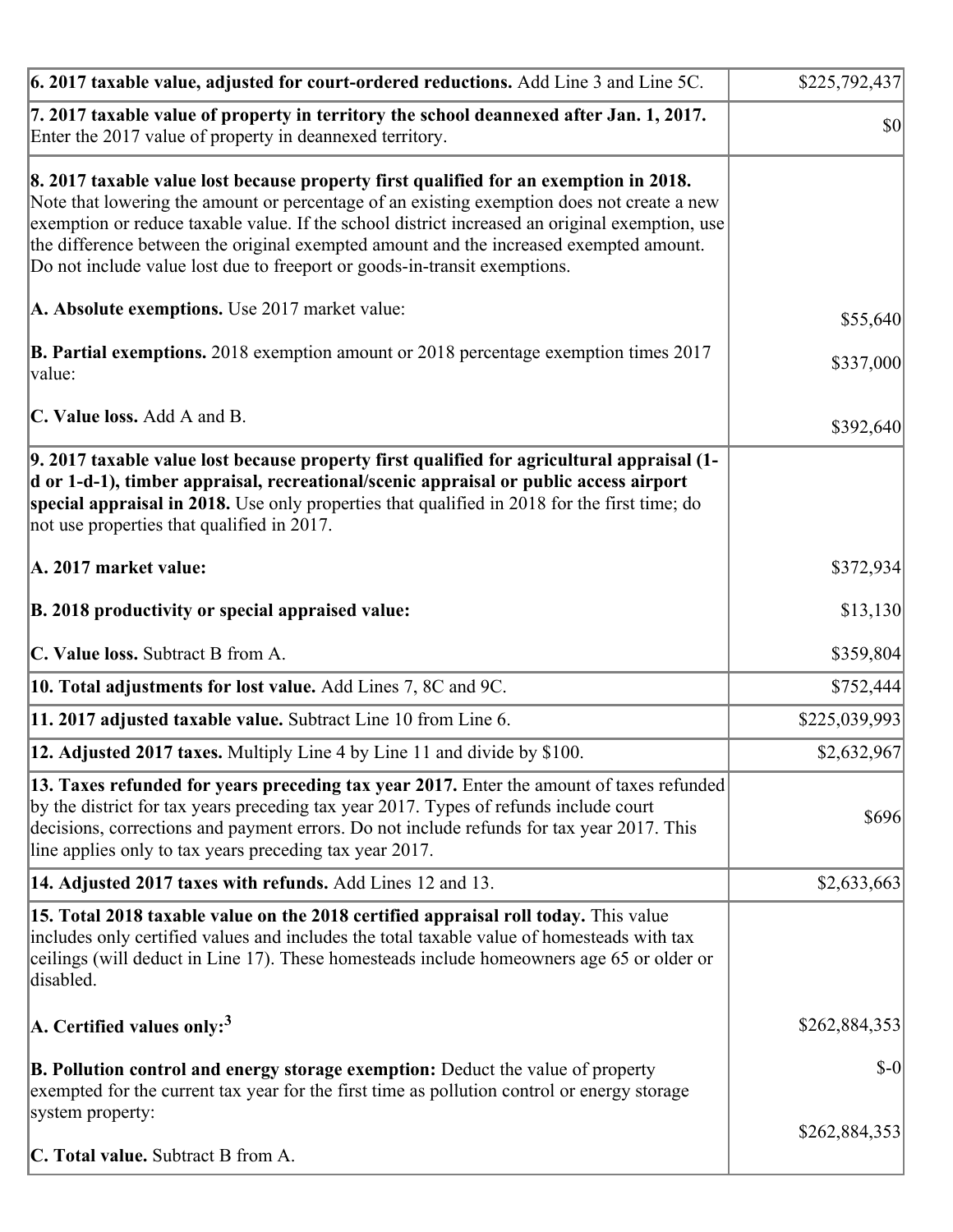| 16. Total value of properties under protest or not included on certified appraisal roll.                                                                                                                                                                                                                                                                                                                                                                                                                                                                                                                                                                                                                  |                |
|-----------------------------------------------------------------------------------------------------------------------------------------------------------------------------------------------------------------------------------------------------------------------------------------------------------------------------------------------------------------------------------------------------------------------------------------------------------------------------------------------------------------------------------------------------------------------------------------------------------------------------------------------------------------------------------------------------------|----------------|
| A. 2018 taxable value of properties under protest. The chief appraiser certifies a list of<br>properties still under ARB protest. The list shows the appraisal district's value and the<br>taxpayer's claimed value, if any, or an estimate of the value if the taxpayer wins. For each of<br>the properties under protest, use the lowest of these values. Enter the total value.                                                                                                                                                                                                                                                                                                                        | \$2,284,240    |
| B. 2018 value of properties not under protest or included on certified appraisal roll.<br>The chief appraiser gives school districts a list of those taxable properties that the chief<br>appraiser knows about, but are not included in the appraisal roll certification. These<br>properties are not on the list of properties that are still under protest. On this list of<br>properties, the chief appraiser includes the market value, appraised value and exemptions for<br>the preceding year and a reasonable estimate of the market value, appraised value and<br>exemptions for the current year. Use the lower market, appraised or taxable value (as<br>appropriate). Enter the total value. | 30             |
| C. Total value under protest or not certified: Add A and B.                                                                                                                                                                                                                                                                                                                                                                                                                                                                                                                                                                                                                                               | \$2,284,240    |
| 17. 2018 tax ceilings and Chapter 313 limitations.<br>A. Enter 2018 total taxable value of homesteads with tax ceilings. These include the<br>homesteads of homeowners age 65 or older or disabled. <sup>4</sup>                                                                                                                                                                                                                                                                                                                                                                                                                                                                                          | \$16,347,611   |
| B. Enter 2018 total taxable value of applicable Chapter 313 limitations when<br>calculating effective M&O taxes. Enter zero when calculating effective debt service taxes.<br>(Use these numbers on the advice of your legal counsel.) <sup>5</sup>                                                                                                                                                                                                                                                                                                                                                                                                                                                       | \$0            |
| C. Add A and B.                                                                                                                                                                                                                                                                                                                                                                                                                                                                                                                                                                                                                                                                                           | \$16,347,611   |
| 18. 2018 total taxable value. Add Lines 15C and 16C. Subtract Line 17C.                                                                                                                                                                                                                                                                                                                                                                                                                                                                                                                                                                                                                                   | \$248,820,982  |
| 19. Total 2018 taxable value of properties in territory annexed after Jan. 1, 2017.<br>Include both real and personal property. Enter the 2018 value of property in territory<br>annexed by the school district.                                                                                                                                                                                                                                                                                                                                                                                                                                                                                          | \$0            |
| 20. Total 2018 taxable value of new improvements and new personal property located<br>in new improvements. New means the item was not on the appraisal roll in 2017. New<br>additions to existing improvements may be included if the appraised value can be<br>determined. New personal property in a new improvement must have been brought into the<br>school district after Jan. 1, 2017, and be located in a new improvement.                                                                                                                                                                                                                                                                        | \$1,622,140    |
| 21. Total adjustments to the 2018 taxable value. Add Lines 19 and 20.                                                                                                                                                                                                                                                                                                                                                                                                                                                                                                                                                                                                                                     | \$1,622,140    |
| <b>22. 2018 adjusted taxable value.</b> Subtract Line 21 from Line 18.                                                                                                                                                                                                                                                                                                                                                                                                                                                                                                                                                                                                                                    | \$247,198,842  |
| 23. 2018 effective tax rate. Divide Line 14 by Line 22 and multiply by \$100.                                                                                                                                                                                                                                                                                                                                                                                                                                                                                                                                                                                                                             | \$1.0654/\$100 |
| 24. 2018 effective tax rate for ISDs with Chapter 313 Limitations. Add together the<br>effective tax rates for M&O and debt service for those school districts that participate in an<br>applicable Chapter 313 limitations agreement.                                                                                                                                                                                                                                                                                                                                                                                                                                                                    | \$0.0000/\$100 |

<sup>&</sup>lt;sup>1</sup>Tex. Tax Code Section 26.012(14)

 $2$ Tex. Tax Code Section 26.012(6)

<sup>&</sup>lt;sup>3</sup>Tex. Tax Code Section 26.012(6)

 ${}^{4}$ Tex. Tax Code Section 26.012(6)(A)(i)

 $5$ Tex. Tax Code Section 26.012(6)(A)(ii)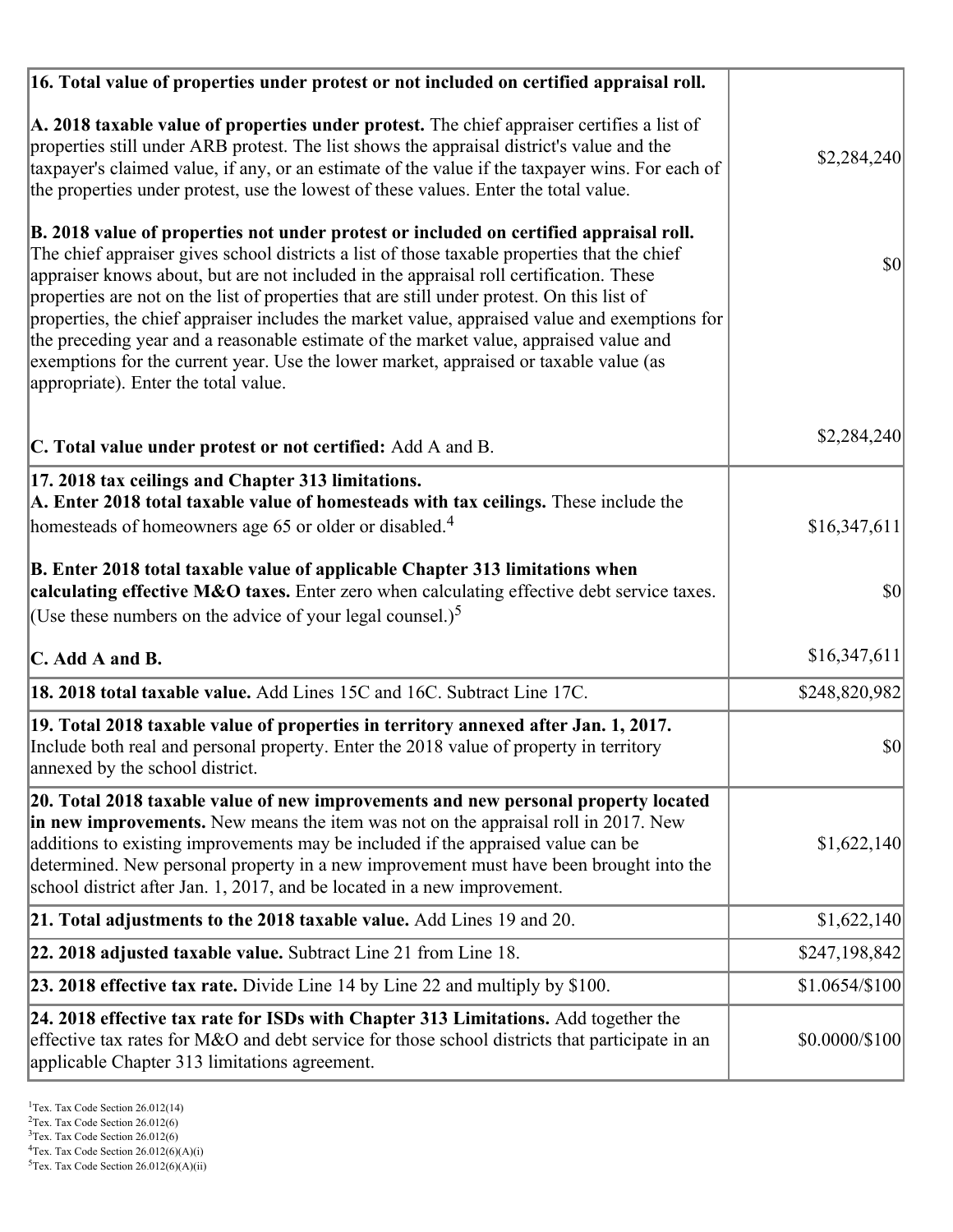## **STEP 2: Rollback Tax Rate**

Most school districts calculate a rollback tax rate that is split into two separate rates:

- 1. **Maintenance and Operations (M&O):** School districts must use the lesser amount of the following methods to calculate the M&O rate:
	- Four cents (\$0.04) PLUS current year's compression rate multiplied by \$1.50 (usually \$1) PLUS any additional cents approved by voters at a 2006 or subsequent rollback election; OR
	- Current year's compression rate multiplied by six cents (usually four cents) PLUS effective M&O rate which includes school formula funding calculations.<sup>6</sup>
- 2. **Debt:** The debt tax rate includes the debt service necessary to pay the school district's debt payments in the coming year. This rate accounts for principal and interest on bonds and other debt secured by property tax revenue.

In most cases the rollback tax rate exceeds the effective tax rate, but occasionally decreases in a school district's debt service will cause the effective tax rate to be higher than the rollback tax rate.

| <b>Rollback Tax Rate Activity</b>                                                                                                                                                                                                                                                                                                                                        | <b>Amount/Rate</b> |
|--------------------------------------------------------------------------------------------------------------------------------------------------------------------------------------------------------------------------------------------------------------------------------------------------------------------------------------------------------------------------|--------------------|
| 25. Maintenance and operations (M&O) tax rate. Enter \$1.50 OR the 2005 adopted<br>M&O rate if voters approved a rate higher than \$1.50.                                                                                                                                                                                                                                | \$1.5000/\$100     |
| $26.$ Multiply line 25 times $0.6667$                                                                                                                                                                                                                                                                                                                                    | \$1.0000/\$100     |
| 27. 2018 rollback $M&O$ rate. Use the lesser of the M&O rate as calculated in Tax Code<br>Section $26.08(n)(2)(A)$ and (B).                                                                                                                                                                                                                                              | \$1.1700/\$100     |
| 28. Total 2018 debt to be paid with property tax revenue.<br>Debt means the interest and principal that will be paid on debts that:<br>$(1)$ Are paid by property taxes,<br>$(2)$ Are secured by property taxes,<br>$(3)$ Are scheduled for payment over a period longer than one year, and<br>$(4)$ Are not classified in the school district's budget as M&O expenses. |                    |
| A. Debt includes contractual payments to other school districts that have incurred debt on<br>behalf of this school district, if those debts meet the four conditions above. Include only<br>amounts that will be paid from property tax revenue. Do not include appraisal district budget<br>payments. Enter debt amount:                                               | $ 10\rangle$       |
| B. Subtract unencumbered fund amount used to reduce total debt.                                                                                                                                                                                                                                                                                                          | $ 10\rangle$       |
| C. Subtract state aid received for paying principal and interest on debt for facilities through<br>the existing debt allotment program and/or instructional facilities allotment program.                                                                                                                                                                                | $ 10\rangle$       |
| D. Adjust debt: Subtract B and C from A.                                                                                                                                                                                                                                                                                                                                 | $ 10\rangle$       |
| 29. Certified 2017 excess debt collections. Enter the amount certified by the collector.                                                                                                                                                                                                                                                                                 | $ 10\rangle$       |
| 30. Adjusted 2018 debt. Subtract line 29 from line 28D.                                                                                                                                                                                                                                                                                                                  | \$0                |
| 31. Certified 2018 anticipated collection rate. Enter the rate certified by the collector. If<br>the rate is 100 percent or greater, enter 100 percent.                                                                                                                                                                                                                  | 0%                 |
| $32.2018$ debt adjusted for collections. Divide line 30 by line 31.                                                                                                                                                                                                                                                                                                      | $ 10\rangle$       |
| 33. 2018 total taxable value. Enter amount on line 18.                                                                                                                                                                                                                                                                                                                   | \$248,820,982      |
| 34. 2018 debt tax rate. Divide line 32 by line 33 and multiply by \$100.                                                                                                                                                                                                                                                                                                 | \$0/\$100          |
| 35. 2018 rollback tax rate. Adds lines 27 and 34.                                                                                                                                                                                                                                                                                                                        | \$1.1700/\$100     |